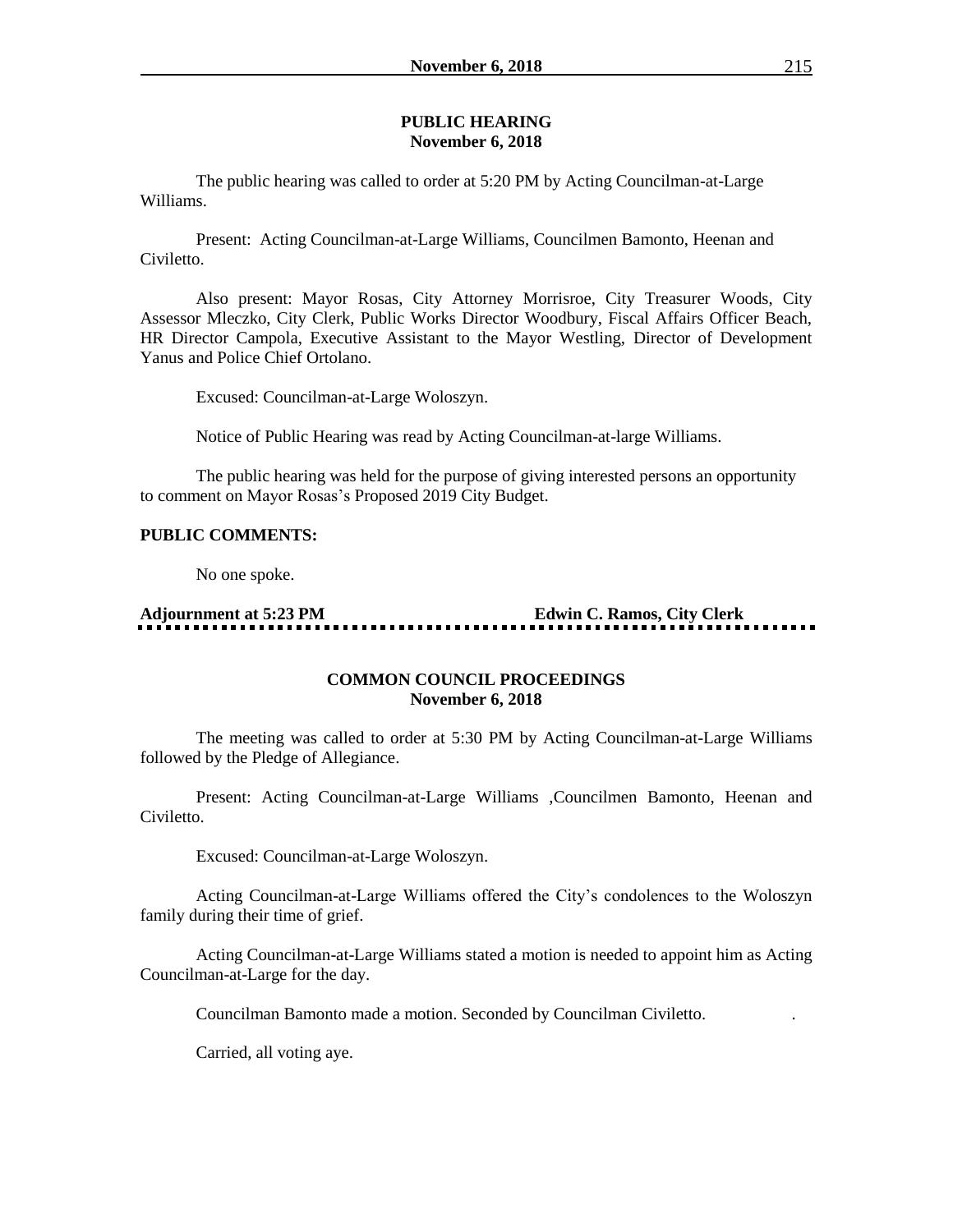Also present: Mayor Rosas, City Attorney Morrisroe, City Treasurer Woods, City Assessor Mleczko, City Clerk, Public Works Director Woodbury, Fiscal Affairs Officer Beach, HR Director Campola, Executive Assistant to the Mayor Westling, Director of Development Yanus and Police Chief Ortolano.

Certification of the Tuesday, October 16, 2018 Common Council Meeting was read by City Clerk Ramos.

**RESOLVED:** That the reading of the October 16, 2018 Common Council Meeting be Dispensed with.

Councilman Bamonto made a motion to dispense with the minutes. Seconded by Councilman Civiletto. .

Carried, all voting aye.

#### **PUBLIC COMMENTS:**

Jim Fisher of Revitalize Dunkirk, PO Box 107 announced that their next meeting will be held at the Fredonia Technology Incubator Building located at 314 Central Avenue November 15, 2018 at 6:30pm. Jane Bobinski will be the guest speaker. Revitalize Dunkirk appreciates Resolution #106 on the agenda and thank you to Councilman Bamonto for sponsoring it.

Lydia Faulkner of 181 Lakeshore Drive West. I have lived here all my life. I am 70 years old. I have worked in Dunkirk all my life. I have a problem. I have a sewer break in Lakeshore Drive, Mr Casale snaked my sewer several times and it is past the curb. I asked Mr Casale how much this is going to cost and he told me \$30,000. I can't pay for this. I am asking please change your rules. Can you please help me.

#### **COMMUNICATIONS FROM THE MAYOR INCLUDING DISAPPROVAL MESSAGES:**

This Friday, November  $9<sup>th</sup>$  The Dunkirk Farmers Market will be hosting our  $2<sup>nd</sup>$  Annual Farm to table fundraising dinner at the Dunkirk Senior Center located at 45 Cliffstar Court. The dinner will begin at 6:30pm. The Building and Zoning Department has implemented a new complaint form. This form is available online, it can be accessed at Dunkirktoday.com by selecting the Building and Zoning Office from the City offices menu, click on the link on the right hand side of the page to submit a complaint form directly to the department. The form is also available in the Clerk's Office, the Building and Zoning office and the Planning and Development office. You can also file complaints by calling 366-9858 and selecting option 1 or sending an email to [propertycomplaints@cityofdunkirk.com.](mailto:propertycomplaints@cityofdunkirk.com) In the near future the department intends to transition into an online complaint system that would allow users to view updates of a submitted complaint. I just wanted to bring you all up to date that this is the new way that other municipalities are handling these complaints. He also announced that the City will be receiving a grant from Urban and Community Forestry grant in the amount of \$49,500 from the New York State Department of Environmental Conservation for City wide tree inventory and management plan. In the Spring of 2017 I directed the Planning and Development Department to look into ways in which the City could annually plant, prioritize and budget tree removals, maintenance work and planting new trees in our city. The first step was to develop a tree inventory and management plan. We applied for this funding thru the Department of Environmental Conservations Urban and Community Forestry Grant in 2017. In July 2018 the Planning Department applied again with a new approach that would create a partnership between the City,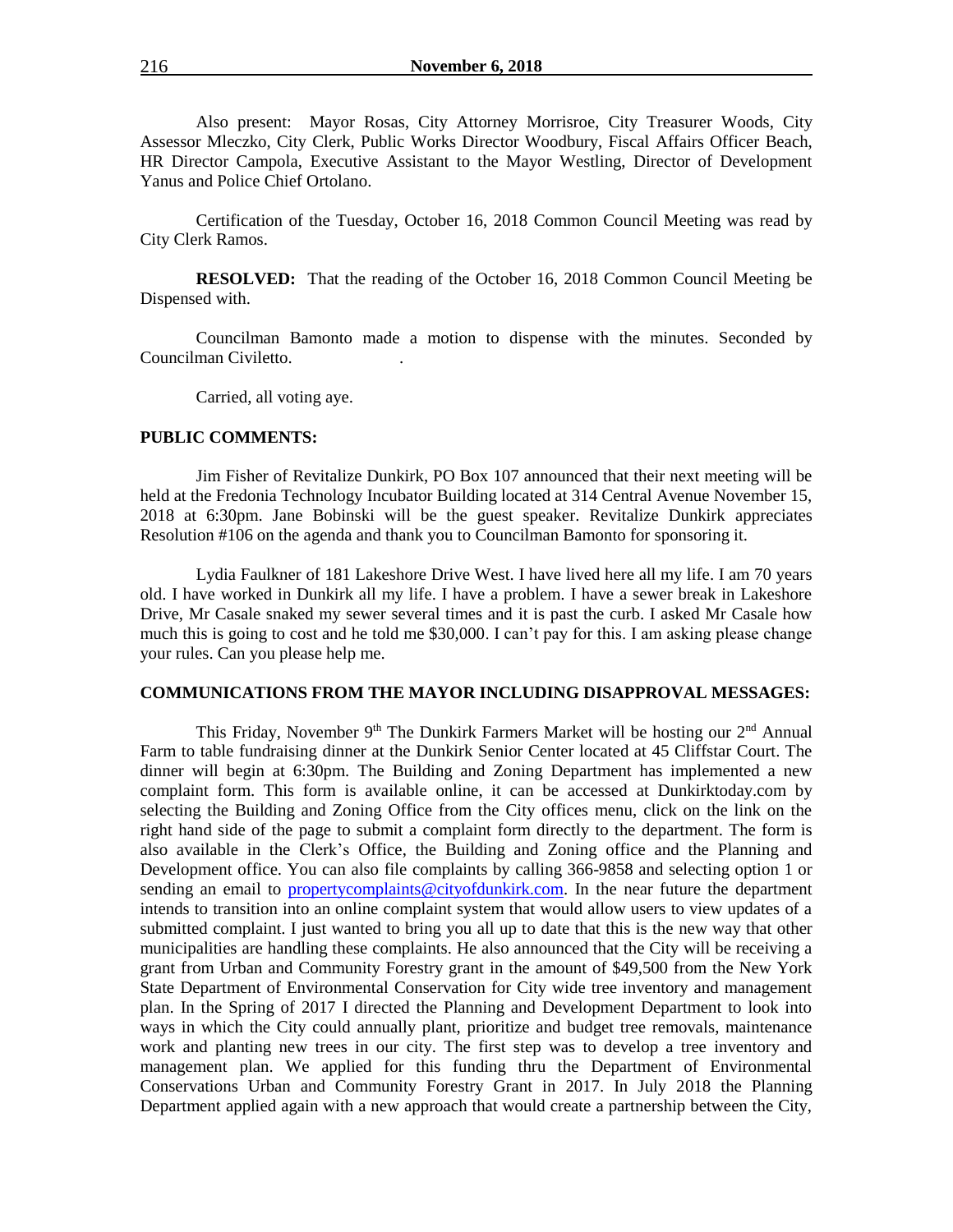Grass Roots Organizations and volunteers to further improve the City's Urban Forest. I am happy to say that this funding will provide the guidance needed to plan for Dunkirk's natural resources as well as make us eligible to become a tree City USA Community and access additional grant funds. I would like to thank our Governor Andrew Cuomo and the New York State Department of Environmental Conservation for the funding to help enhance our natural resources for all of Dunkirk for future generations to come.

# **COMMUNICATIONS FROM THE PUBLIC AND PETITIONS:**

Notice of Claim from Jose A. Reyes-Collazo for damages allegedly caused when he hit a manhole cover on Central Avenue between  $6<sup>th</sup>$  and  $7<sup>th</sup>$  St at about 5:30am.

Acting Councilman-at-Large Williams stated a motion is needed to refer to the law department.

Councilman at Bamonto made a motion. Seconded by Councilman Civiletto .

Carried, all voting aye.

Notice of Claim from Lenore Fiebelkorn for damages allegedly caused due to sewer and drainage water that backed up in the basement on October  $6<sup>th</sup>$ -7<sup>th</sup>.

Acting Councilman-at-Large Williams stated a motion is needed to refer to the law department.

Councilman Bamonto made a motion. Seconded by Councilman Civiletto.

Carried, all voting aye.

Notice of Claim from Judith Domanski for damages caused by water backing up in the basement allegedly due to city sewers.

Acting Councilman-at-Large Williams stated a motion is needed to refer to the law department.

Councilman Bamonto made a motion. Seconded by Councilman Civiletto. .

Carried, all voting aye.

Written Prior Notice from Michael Tofil for "a dangerous situation" outside 84 E Front Street. The storm sewer receiver has a large hole which has exposed the jagged rebar.

Acting Councilman-at-Large Williams inquired to DPW Director Woodbury if this has been repaired.

DPW Director Woodbury stated that the Streets Division did an excellent job and it's fully repaired.

RECEIVED AND FILED.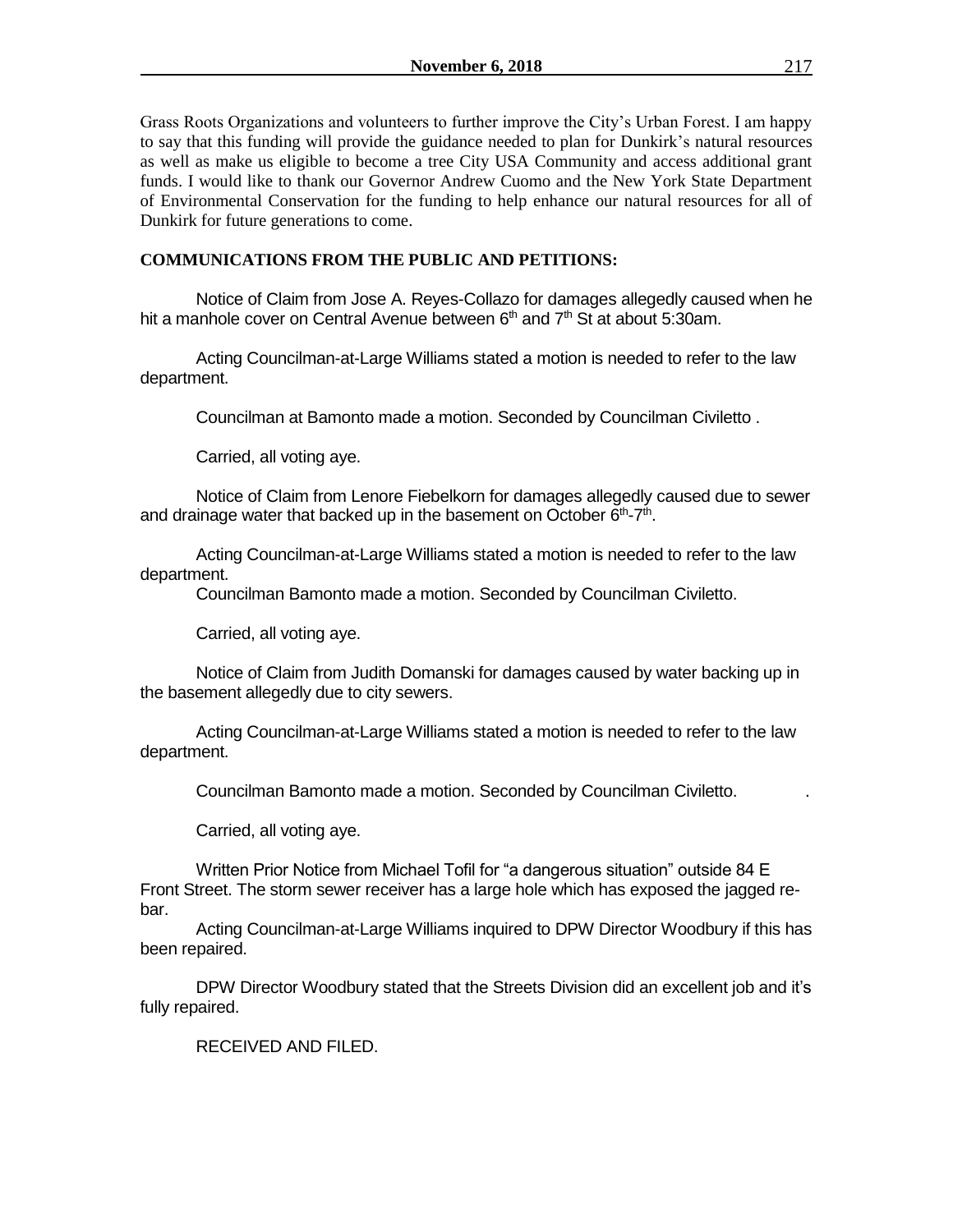#### **REPORTS OF STANDING COMMITTEES, BOARDS AND COMMISSIONS:**

Councilman Bamonto announced there will be a Personnel Meeting Tuesday, November 13 at 4:00pm in the Mayors Conference Room and inquired to DPW Director Woodbury what the game plan is for brush collection. Also thanked Mayor Rosas and Director of Development Yanus for working on the grant and thanked Mayor Rosas and his staff for all the hard work on the budget and stated there will be no tax levy, water rate or fee increases.

DPW Director Woodbury stated that the Streets Supervisor submitted a proposal that the Mayor and I are reviewing and we will be making a press release on that soon.

Councilman Civiletto thanked Mayor Rosas and his staff for presenting the budget and not raising taxes or fees and announced the Public Safety Committee Meeting will be November 14 at 4:00pm. There will be a presentation from Code Red which is something we do have in the budget, if the budget goes thru.

Acting Councilman-at-Large Williams responded to Lydia Faulkner. The same issue was discussed at the DPW Committee Meetings. I think the stuff in the street we should be doing. There has been a cost that has been associated with it put out to me and there were other members who thought we should even go to the sidewalk since between the sidewalk and the curb is City property. There haven't been enough members of Council to make that change to have that go forward. Maybe after hearing what you had to say about it first hand we can gain some support to get that moving. Also inquired to DPW Director Woodbury about the light at  $2<sup>nd</sup>$  and Roberts. He also inquired about a STEL project by Mary's that is fenced off and there is a big hole there and there is some plastic down there, does anyone know what is happening there and inquired to Police Chief Ortolano when will parking be changing. He also encouraged everyone to exercise their right to get out and vote.

DPW Director Woodbury stated the City's Licensed Master Electrician Michael Przybycien has been working very hard on that controller. This is up and running and calibrated to National Transportation Safety Board Standards for that intersection.

Planning and Development Director Yanus stated that she can look in to and get an update on that.

Police Chief Ortolano stated that is went into effect from weekly to daily this past Sunday. We will issue warning tags for about a week and then we will start issuing regular tags.

#### **UNFINISHED BUSINESS:**

**NONE** 

#### **PREFILED RESOLUTIONS:**

## **RESOLUTION #106-2018 NOVEMBER 6, 2018**

## **BY: COUNCILMAN BAMONTO**

#### **ACCEPTING HANGING FLOWER BASKET DONATION**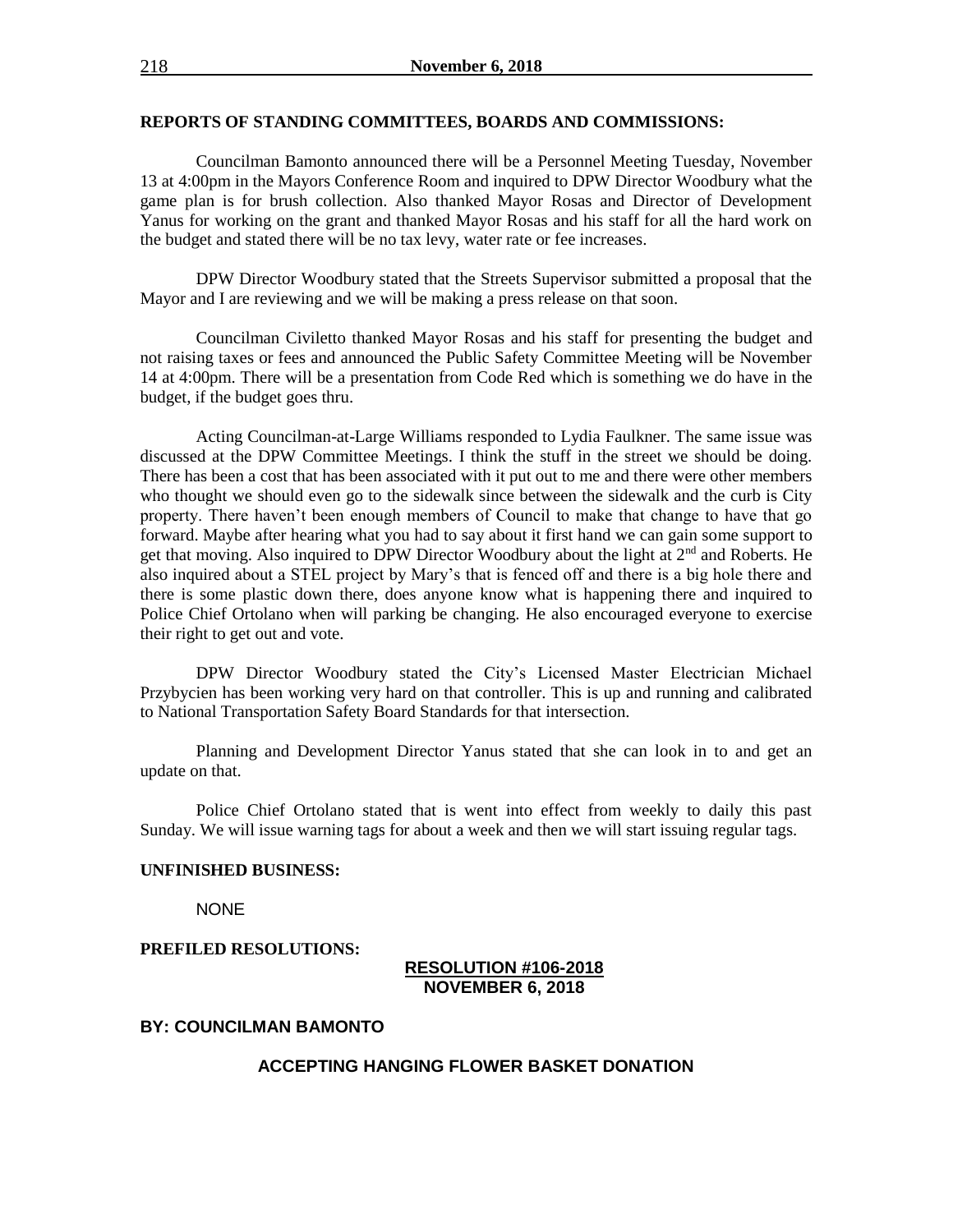**WHEREAS,** the *Beautification Committee of Revitalize Dunkirk* has generously initiated a Central Avenue Hanging Basket Project, has solicited donations and has purchased an additional fifteen (15) hanging flower baskets; and

**WHEREAS,** *Revitalize Dunkirk* has donated, and the City has by resolution accepted the donation, of hanging baskets in order to help beautify Central Avenue; and

**WHEREAS,** the City is desirous of continuing the program in order to facilitate the beautification of Central Avenue; now, therefore, be it

**RESOLVED**, that the City hereby gratefully appreciates and accepts the donation from the *Beautification Committee of Revitalize Dunkirk* of the fifteen (15) additional hanging baskets.

Councilman Bamonto thanked Revitalize Dunkirk and the Beautification Committee for all of the hard work they have been doing the past few years, each year it seems like you have been doing more and more. I know how much you guys are out there working hard and we thank you very much.

Councilman Civiletto thanked the Council for accepting their donation.

Carried, all voting aye.

# **RESOLUTION #107-2018 November 6, 2018**

# **BY: COUNCILMAN HEENAN**

# **AUTHORIZING ALTERNATIVE HOURS FOR CITY HALL EMPLOYEES**

**WHEREAS,** the City of Dunkirk's departments and staff that work at City Hall typically work from 9AM to 5PM; and

**WHEREAS**, the City of Dunkirk has maintained alternative hours since the summer with no staffing issues; and

**WHEREAS**, the City should have the option of adopting alternative hours for city hall departments and staff, be it 8AM to 4PM, or 8:30AM to 4:30PM; and

**WHEREAS,** such changes in the work schedule are subject to Department Heads staffing and rotating shifts as needed for offices that need to remain open until 5:00 pm, and subject to review by union representatives for the respective bargaining units affected by any change in work schedule; now, therefore, be it

**RESOLVED**, that the Dunkirk Common Council does hereby authorize the Mayor and the City Hall departments and staff to have the option of alternative hours year-round.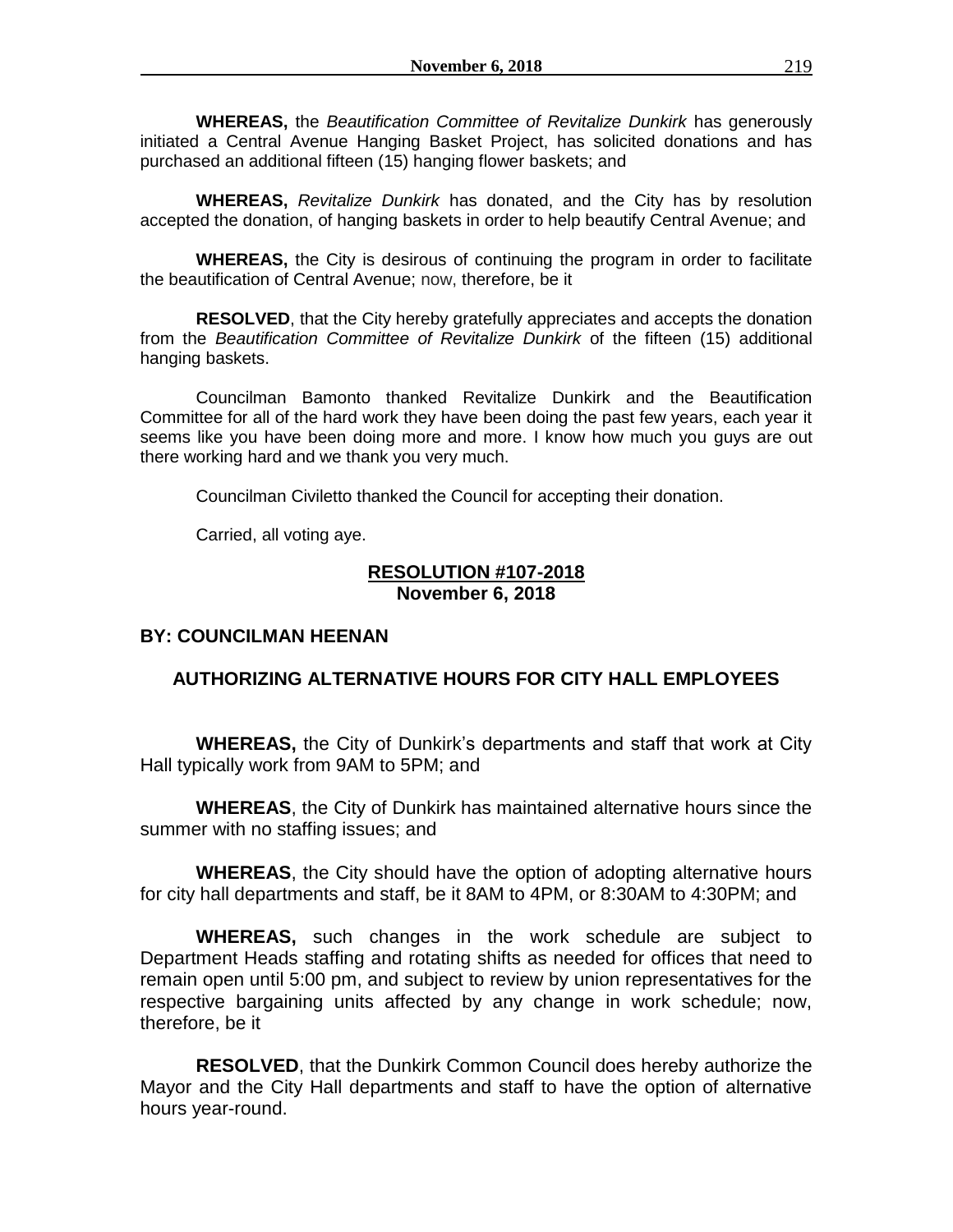Councilman Civiletto made a motion to TABLE. Seconded by Councilman Bamonto.

Ayes: Acting Councilman-at-Large Williams, Councilmen Bamonto and Civiletto.

No: Councilman Heenan.

TABLED.

## **AMENDED RESOLUTION #108-2018 NOVEMBER 6, 2018**

# **BY ENTIRE COUNCIL:**

# **ENDORSING PURCHASE OF TWO REPLACEMENT LOADERS**

**WHEREAS,** the City of Dunkirk has two aging loader plows that City mechanics have declared too worn to be reliable for winter plowing; and

**WHEREAS,** new replacement loaders are immediately available through piggybacking a New York State Contract with a loader vendor, Milton Cat; and

**WHEREAS,** the City of Dunkirk Public Works Committee has requested that these loaders, that can plow the City's narrower streets and also be used for loading and unloading and for other similar missions throughout DPW, be acquired quickly; now therefore be it

**RESOLVED,** that the Mayor and DPW Director and Fiscal Affairs Officer are hereby endorsed by the City's Common Council for the State-Contract purchase of two CAT 938M loaders using available City funds, one at a cost of \$190,386.00, and the other at a cost of \$177,547.00, to be taken from General Fund 002-1900.1990 and General Fund 003-1900.1990.

City Attorney Morrisroe stated an amendment needs to be made as follows: one at a cost of \$190,386 from General Fund 001-5110.55 and the other at a cost of \$177,547 to be taken from Water Fund 002-1900.1990 and Waste Water fund 003- 1900.1990.

Acting Councilman-at-Large Wiliams stated a motion is needed to amend.

Councilman Bamonto made a motion. Seconded by Councilman Heenan.

Carried, all voting aye.